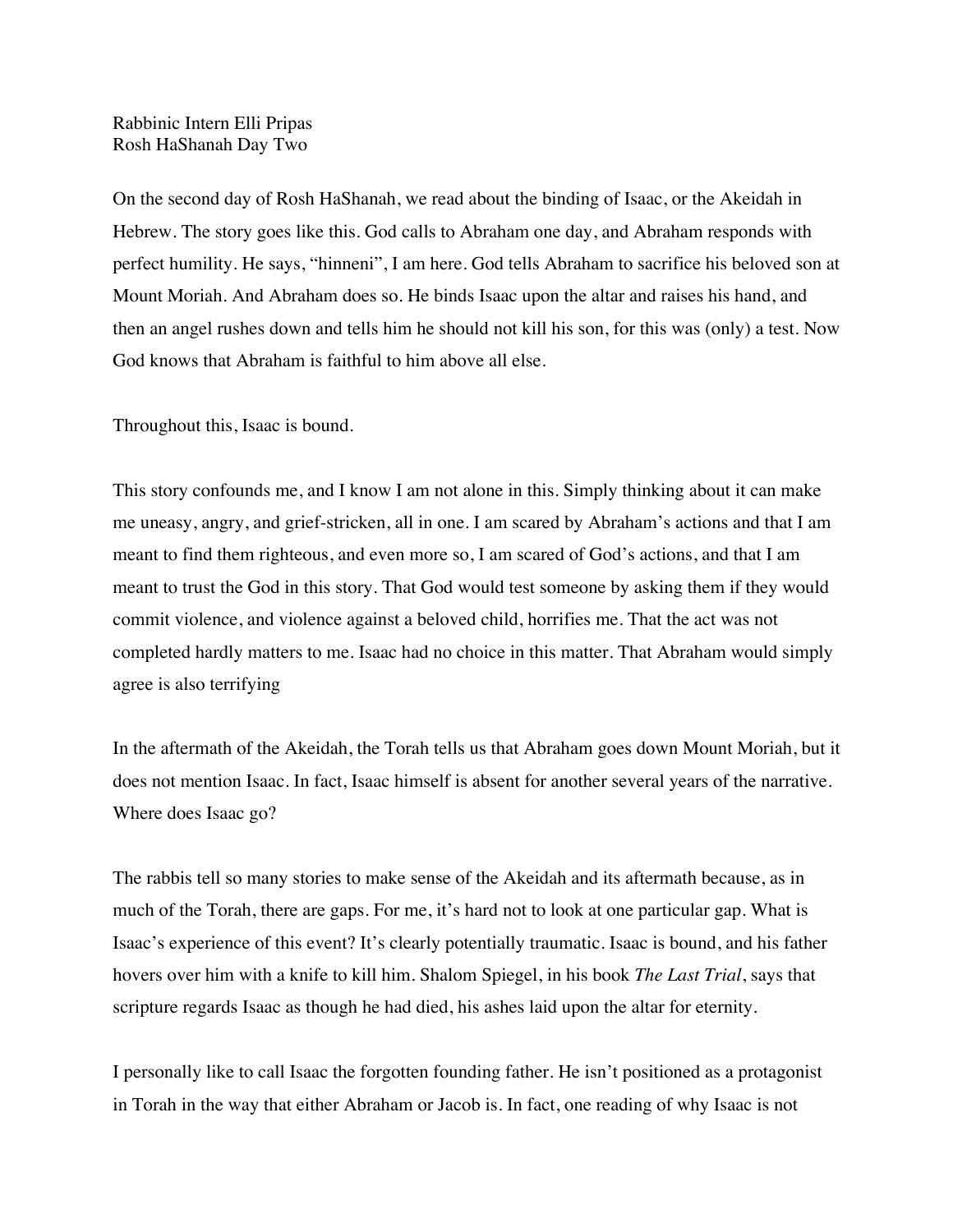mentioned as having gone down the mountain is that Isaac does not need to be mentioned, as Abraham is the central and primary figure.

Unlike both his father and his son, Isaac does not undergo a name change. It is also unclear if Isaac has a direct encounter with the divine, again, like both his father and his son.

Where did Isaac go?

One midrash says he went to study Torah at the great house of Shem and Ever for three years. Another midrash says that Abraham sent him home to Hebron, to bring Sarah the good news that he was still alive.

There are three midrashim that fascinate me. The first says this: Isaac stayed on Mount Moriah for three years.

Where did Isaac go? Isaac did not leave the place where he was nearly killed. He did not go anywhere at all.

I've worked with survivors of domestic and sexual violence for years, and I've had my own experiences with hardship and loss. This version of Isaac resonates with me. He stays where he is. There is a shock that comes when other people, especially those who love us or claim to love us, hurt us. Sometimes, it is best not to move from that place of pain too quickly.

There are other possible answers to this question, though. Where did Isaac go?

Another midrash says that God brought Isaac, the dead man walking, to the Garden of Eden for three years.

This idea is powerful to me. God brings Isaac, to heal, to a place of miracles. This fantasy is comforting and reassuring. It also speaks of the deep needs and wounds of trauma. Isaac is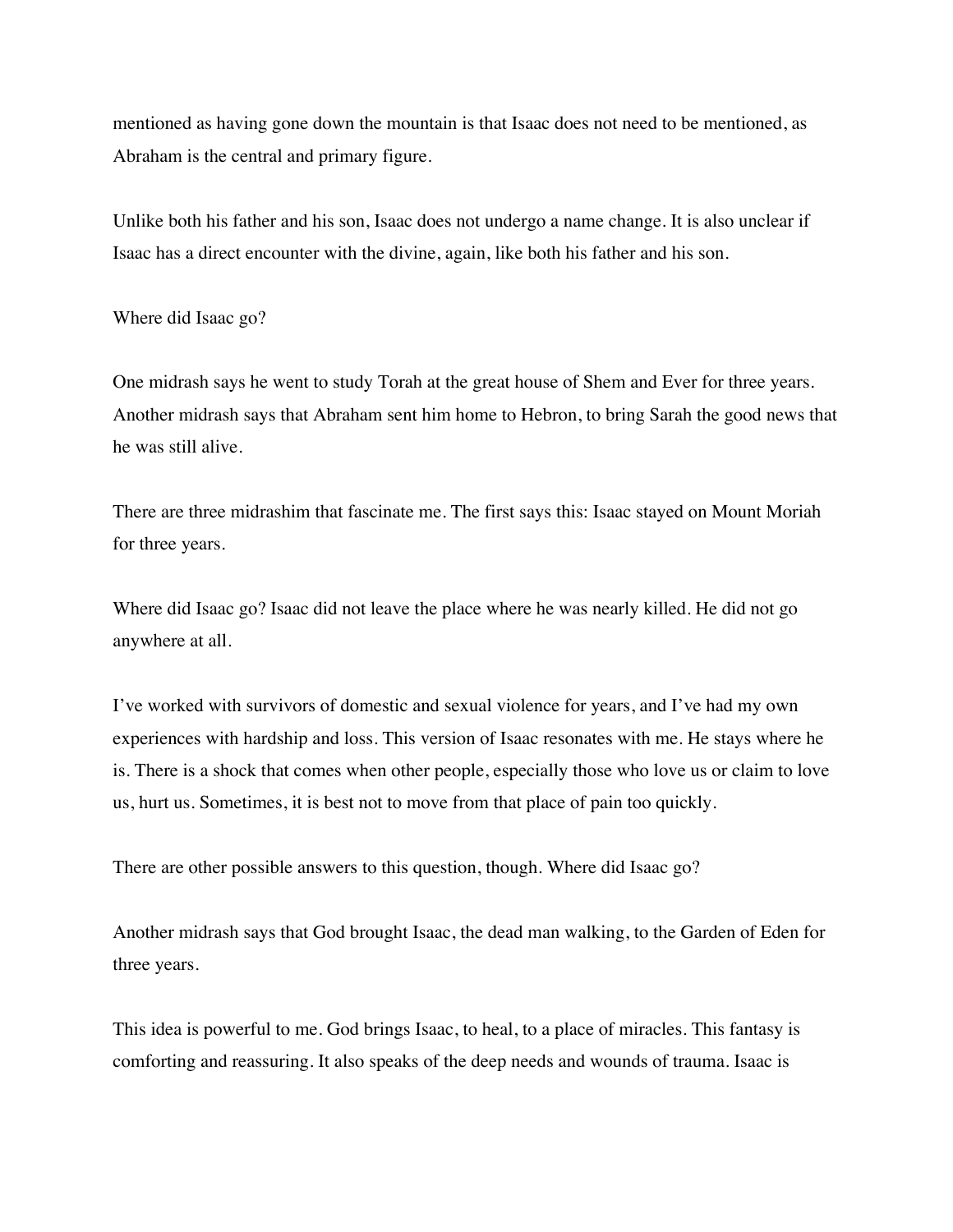allowed to go where humans are no longer welcome, in a place where his needs are met. Isaac can heal.

And a third answer: Isaac lagged behind. He was injured because he had been bound. Of course, Isaac was injured on this day. This source is the most explicit about this fact. Perhaps his arms were cut as he was bound to the altar. Perhaps his legs were harmed. And clearly, his soul was.

And what of Isaac telling his own story? There is even less midrash on this. I turn instead, to a poem by Myra Sklarew.

## **Isaac**

I want to transcend what is said about me, to let you see another way that it might have gone. You stand in your own age and judge me, my passivity before my father before the blade and the fire.

And you wonder why I did not return home that day with my father Abraham and his two young men. There are some mysteries that are lost, some contexts that cannot be given. You must imagine where I went that day.

For one who has escaped for the moment death's journey to the unknown, no matter the righteous cause, it is no ordinary path this return. It would not do to come home and act as I had before, act as if nothing had happened.

Perhaps I went to the Dead Sea, to wash from myself the shadow that passed over me at Moriah. Perhaps I lay back in those waters and counted the days of my life

that were left to me then.

Or considered what was asked of me.